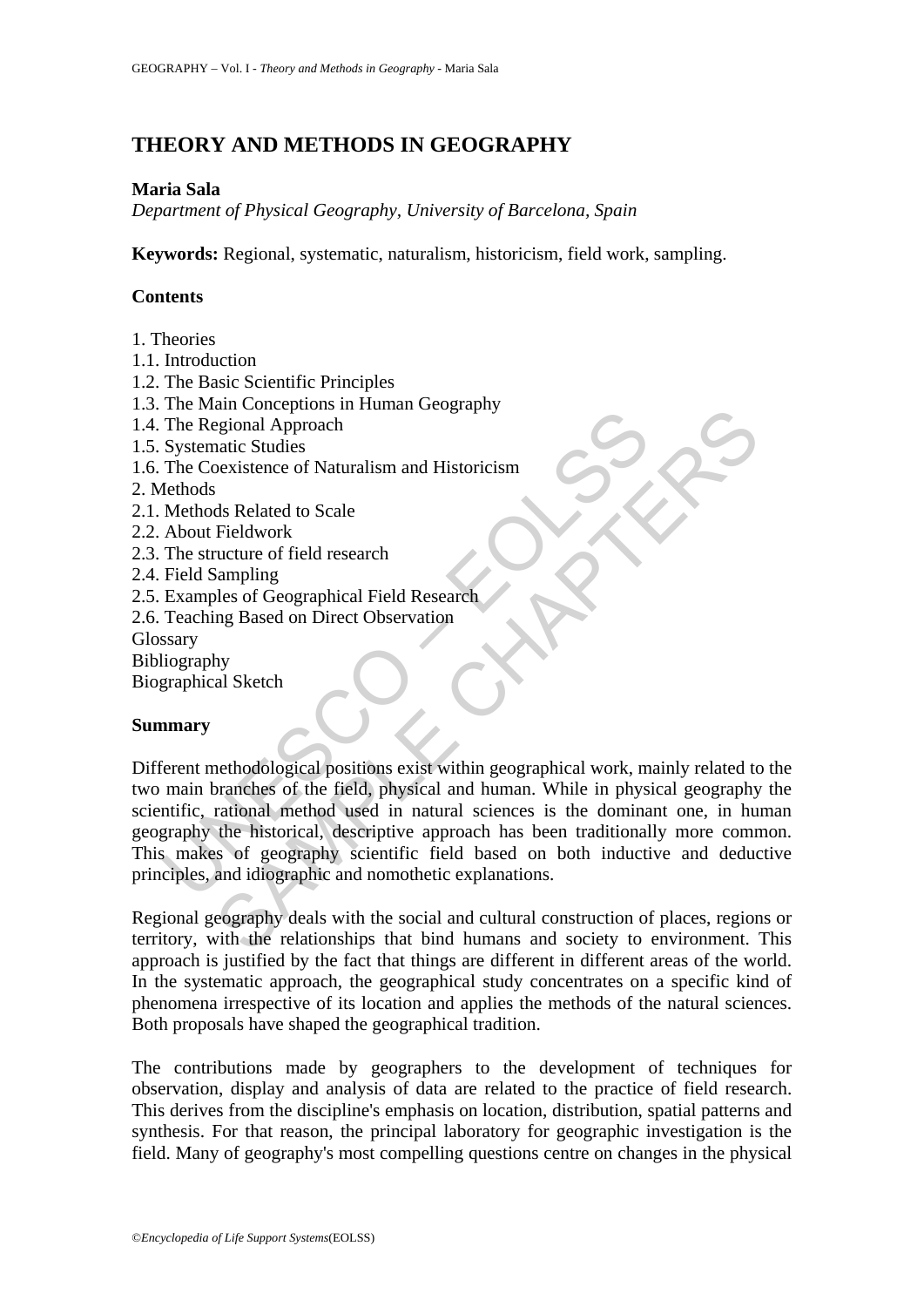and built landscape. Addressing those questions usually requires field observation and spatial sampling.

#### **1. Theories**

### **1.1. Introduction**

Because geography is a science of multiple approaches, being at the crossroad of various sciences, it takes methods from many other associated fields. For the one side, it is located amongst the earth or natural sciences, from geology to meteorology and biology, and on the other side, amongst the social sciences, from history to economy and sociology.

for this reason that geographers are continuously discussing ab<br>hods and unity of geography. However, the unity cannot be methet<br>es the methods of natural and social sciences. This variability of<br>science very sensible to c It is for this reason that geographers are continuously discussing about the objectives, methods and unity of geography. However, the unity cannot be methodological because it uses the methods of natural and social sciences. This variability of orientations makes it a science very sensible to conjectural issues in relation to the need of global knowledge inherent to social worries

### **1.2. The Basic Scientific Principles**

As in all natural sciences, research in physical geography follows the principles of rational science, that is, considers science as an ordered, logical activity, with judgments based on reasons, and has developed and progressed from the classical approach to the modern critical rationalism.

Classical, or empirical, science, issues from Francis Bacon in the sixteenth century, for whom the scientific knowledge is certain because it is based on observation, experience, and measurement. The experience provided by observation and experimentation is what distinguishes science from other sources of knowledge.

is reason that geographers are continuously discussing about the objectid unity of geography. However, the unity cannot be methodological because or natural and social sciences. This variability of orientations mindendos o The classical tradition asserts that knowledge grows by the patient accumulation of well-attested facts, on data perceived by the senses. A key element is the concept of *induction*, the process by which reliable generalizations are obtained from a set of observations of reality. Induction generalizations are made once all the facts on a matter have been assembled. An example of the methods of classical science is the work by Charles Darwin.

In the twentieth century, the logical positivist accepted the view of the classical tradition but sought to give a more rigorous justification of this approach by trying to solve three problems: verification, induction and theory-dependent observation. Verification, that is the gap between the reality that is experienced and the interpretation of it by the observer or scientist, who can never be certain that his senses are trustworthy and unprejudiced. Induction or the fact that there is no principle that can justify the truth of a conclusion derived from a set of statements about a particular event, the justification of a universal statement on the basis of a set of particulars. The dependence of observation on theory, because theoretical terms always enter into observational reports.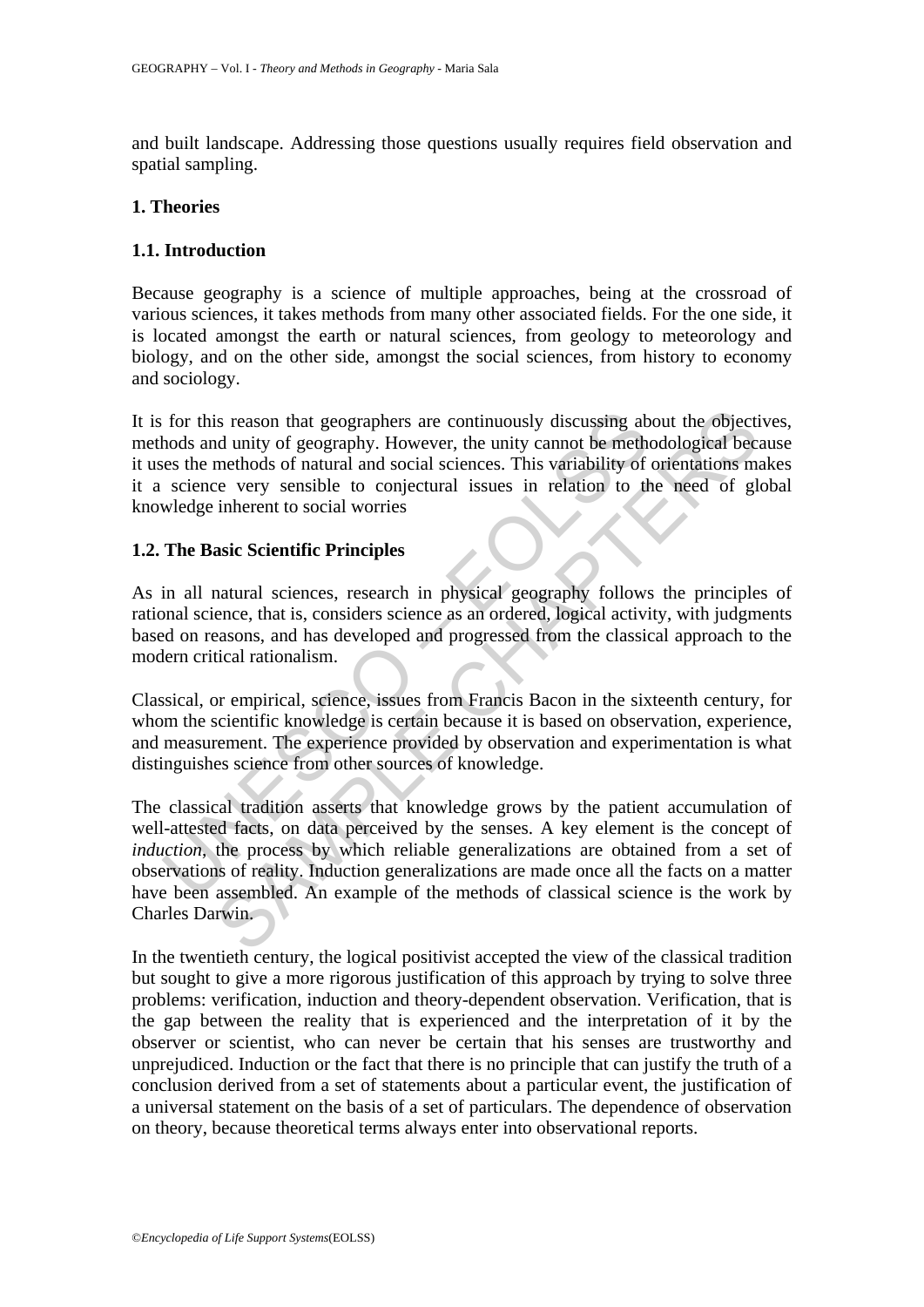

Figure 1. Inductive (Baconian) classical science. (simplified from Harvey)

The critical rationalist view of Karl Popper is an important alternative to the classical tradition. He argues that scientific method is essentially *deductive* in character, and that it is the ability to falsify scientific statements, rather than to verify them, which distinguishes scientific statements from all others.

The term critical comes from the fact that scientific method is essentially critical in character. The term rationalism is used because such critical investigation is supposed to provide good, rational reasons for holding some theories rather than others.

The main principles are those of falsification, criticism and demarcation. The first principle indicates that universal statements and theories can only be refuted and not verified. In the second place, because all scientific knowledge is speculative and it grows by a process of trial and error rather than by accumulation of facts, the only rational attitude to adopt towards it is a critical one.

Finally, the principle of demarcation asserts that the essential characteristic of scientific statements is that they are empirically testable and capable of refutation.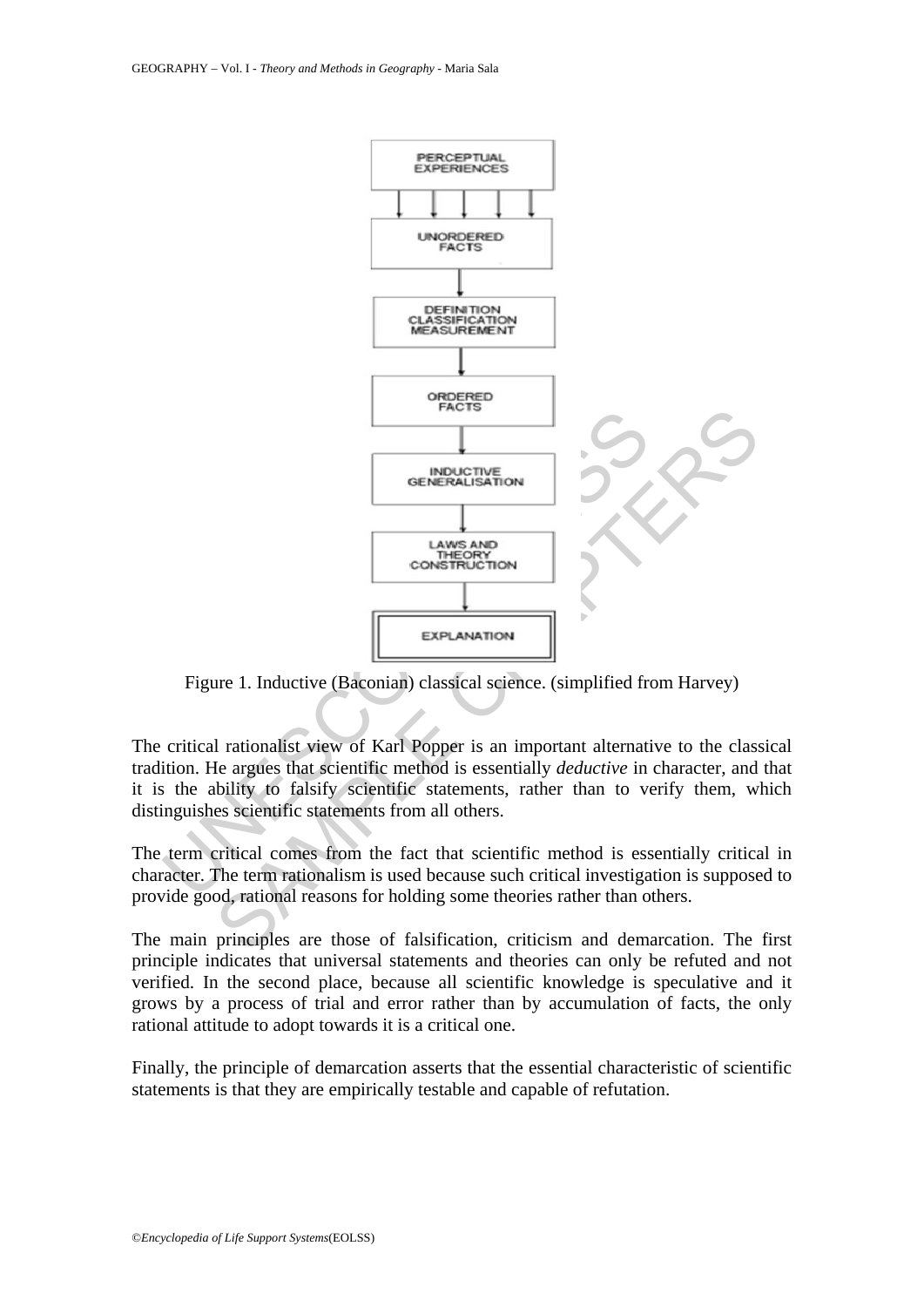

Figure 2. Hypothetic-deductive reasoning (from Sala & Batalla)

# **1.3. The Main Conceptions in Human Geography**

SAMPLE CHAPTERS Johnston, in his book on human geography, identifies three types of approaches in this field: *empirical, hermeneutic and critical*. In the *empirical* (or analytic), knowledge comes from direct experience and empiricist work is the recording of information within an agreed and approved conceptual framework. For geographers in the decades prior to 1945, this involved the collection and recording of material within a framework, which identified the physical environment as the major determinant of the pattern of human activity on the earth's surface. In a particular form of empirical science, generally known as positivism, the goal is not only to describe but also to explain. Presenting individual occurrences as examples from which general laws are issued, thereby providing a predictive device of future occurrences. While successful positivist physical science is used to manipulate and control the environment through the application of known physical laws, successful positive social science can be used to manipulate and control society through the application of known social laws.

The *hermeneutic* approach denies the existence of a separate empirical world outside the individual researcher. No observation and description can be neutral, because it involves interpretation of the world as it is perceived through a system of meanings, which are human constructs developed by individuals through a continuous process of socialization in contact with others. These characteristics influence how we act. In addition, our interpretation of what they mean guide our thinking and acting. Therefore, general laws of human behavior are impossible, because humans, with their powers of memory and reason, cannot be treated as equivalent to machines that always respond in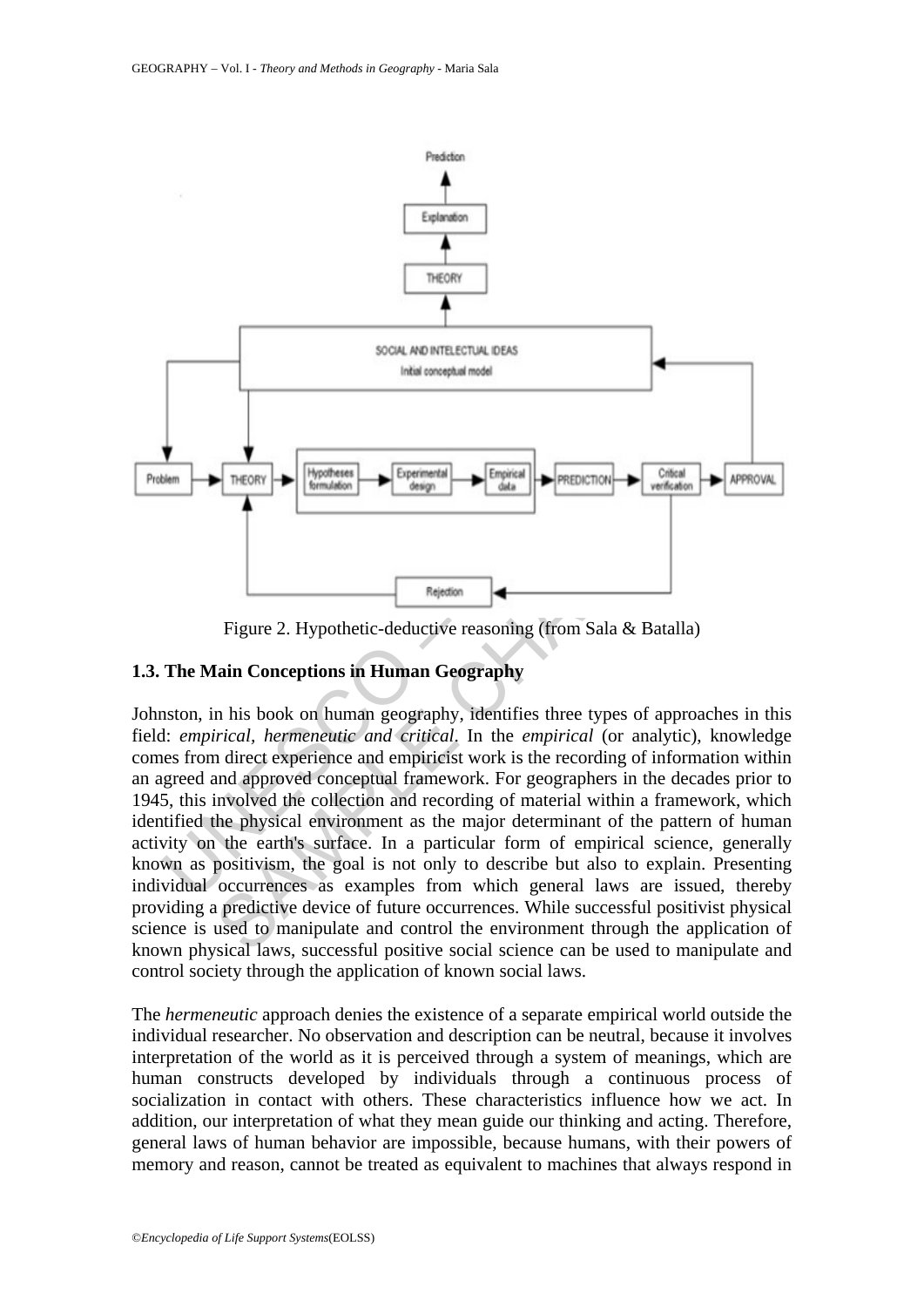the same way to an identical stimulus. Hermeneutic science does not offer explanations, but rather understandings. Its goal is to appreciate what people believe, how those beliefs develop within societies, and how they are drawn upon as the bases for actions.

The understand the rules, and then they understand the fundament<br>
echnical terms, they are emancipated. They are then freed from<br>
erstanding, and can, if they wish, become involved in the transfor-<br>
orging the rules to a s Ferstand the rules, and then they understand the fundamentals of the social terms, they are emancipated. They are then freed from constraints to the social terms, they are emancipated. They are then freed from constraints The *critical* approach does accept neither the determinism of the positivist nor the voluntarism of the hermeneutic. According to critical sciences, people live within societies that are complex organizations created to ensure both individual, day-to-day and collective, inter-generation survival. Those organizations involve rules that must be operated if the society is to continue. People are free to interpret a society's rules in a variety of ways, as long as they do not transgress its boundaries between the acceptable and the unacceptable. In the critical approach, therefore, it is necessary to appreciate the basic rules by which a society operates in order to achieve a fundamental understanding. Its goal is to ensure that people understand the rules by which a society operates. Once people understand the rules, and then they understand the fundamentals of the society in technical terms, they are emancipated. They are then freed from constraints to their understanding, and can, if they wish, become involved in the transformation of society, changing the rules to a set that they find more acceptable.

# TO ACCESS ALL THE **18 PAGES** OF THIS CHAPTER, Visit: http://www.eolss.net/Eolss-sampleAllChapter.aspx

#### **Bibliography**

- - -

Cailleux,A. & Tricart,J. 1956, Le problème de la classification des faits géomorphologiques, *Ann.Géogr.*, LXV, 162-186. [Seminal article in which the basis for the classification of geomorphic features is presented.]

Grau,R. & López,M. 1984, Para un esquema histórico del pensamiento geográfico. *Revista de Geografia*, XVIII, 19-29, Barcelona. [A historical approach to geographical thought discussing the two main approaches, historical and naturalistic.]

Graves, N. 1982. Teaching techniques based on direct observation. In: *New source book for Geography Teaching*, UNESCO, Longman, London. [A collection of articles dedicated to different approaches to teaching geography.]

Haggett,P. (1979). *Geography. A modern Synthesis*. Harper International, New York. [The most widely priced textbook presenting the wide range of geographic topics, whihc has had a great success in the classroom as a stimulating introduction to the field]

Haggett,P., Chorley,R.J. & Stoddart,D.R., 1965 The importance of scale standarts in geographical research: a new measure of areal magnitude. *Nature*, 205, 844-847. [Seminal article in which the basis for the classification of geographical features is presented.]

Harvey,D. 1969, *Explanation in geography*, E.Arnold, London. [Basic text in which the bases for a systematic and quantitative approach in Geography are presented.]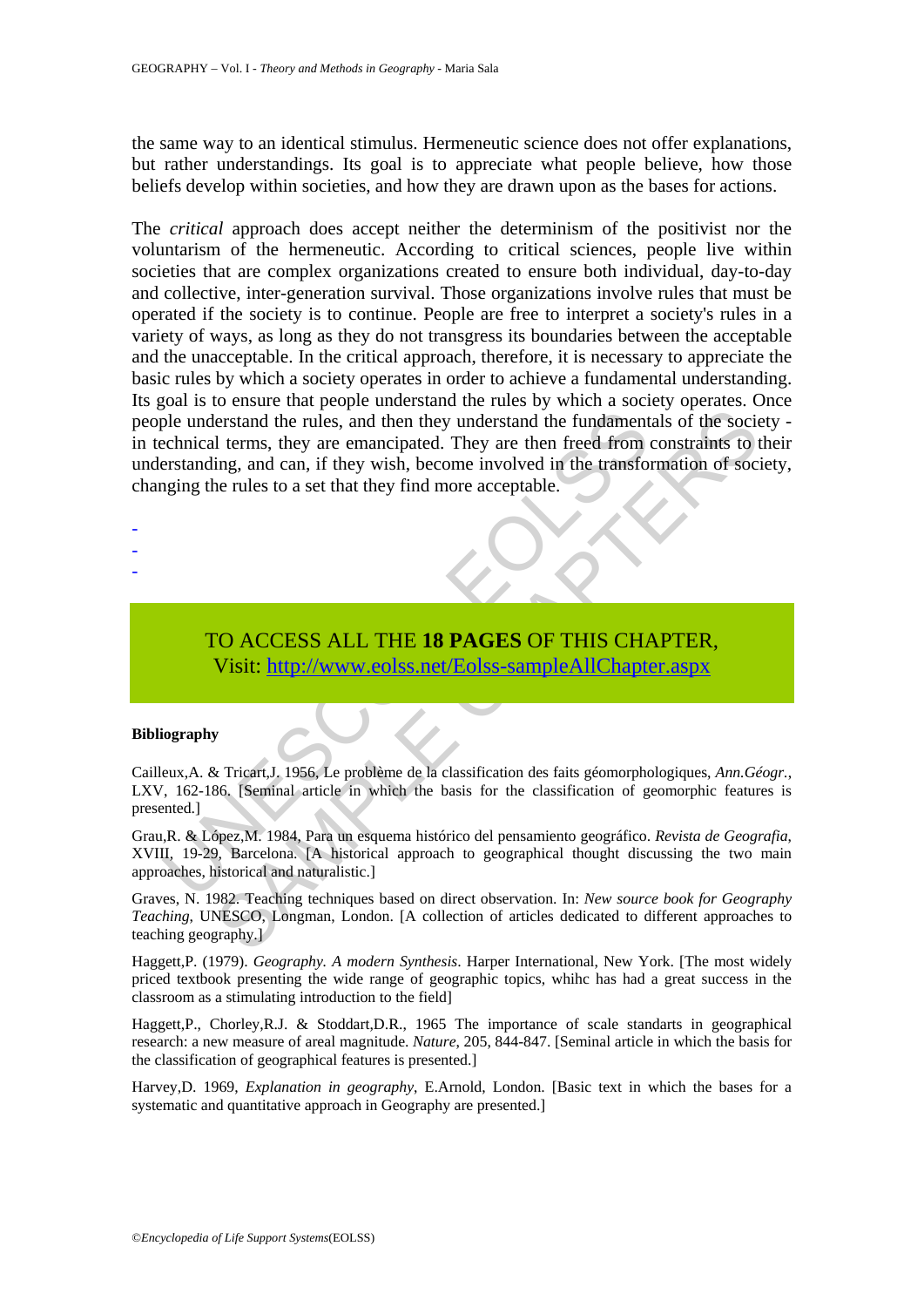Holt-Jensen, A. 1981, *Geography. Its History and Concepts. A student's guide.* Harper & Row Publishers. London. [An excellent presentation of the philosophy and methodology of geography and of its historical development, and a comparison with contemporary developments in other disciplines.]

Johnston, R. J. (Ed) (1985). *The future of Geography*. Methuen & Co. Ltd. London. [A collection of essays on the content, philosophy, methodology and social implications of geography]

Lounsbury, J.F. & Aldrich, F.T. 1986, *Introduction to Geographic Field Methods and Techniques in Modern Geographical Research*, Bell & Howell, London. [A basic and comprehensive text describing the nature, scope, and objectives of geographic field methods and techniques. It also presents measurement instruments, sampling, and mapping techniques used to acquire information from observable features.]

National Research Council. 1997, *Rediscovering Geography*. National Academy Press, Washington D.C. [Contributions made by geographers to the development science. One chapter dedicated to techniques for observation, display and analysis of geographic data.]

Sala, M. & Batalla, R. 1996,. *Teoría y Métodos en Geografía Física*. Editorial Sintesis. Madrid. [A summary of the theories and methods that underline physical geography today]

Schaefer, F. K. (1953). Exceptionalism in geography: A methodological examination*. Annals of the Association of American geographers* 43: 226-249. [The key article in the criticism of the traditional regional approach in geography and in urging geographers to adopt truly scientific methods.]

Schumm, S.A. & Lichty, R.W. 1965, Time space and causality in geomorphology. *Amer. Jour, Sci.*, 263, 110-119. [Seminal article in which the basis for the classification of geomorphological features is presented.]

Slaymaker,O. 1982, The nature of field experiments in geomorphology. *Studia geomorphologica carpatho-balcanica*, XV, 11-17. [Article presenting different possible controlled field conditions in geomorphologic research.]

Wooldridge, W. S. & East, W.G. 1967, *The Spirit and Purpose of Geography*. Hutchinson & Co., Capricorn Books, New York. [A simple and comprehensive book of introduction to geography, with one chapter dedicated to fieldwork.]

#### **Biographical Sketch**

**Maria Sala** is Titular Professor of Physcial Geography at the Department of Geography and Regional Science, University of Barcelona, and has a BA (Honours) degree in Geography (Physical Landscapes) and a PhD (Honours) degree in Geography (Fluvial Geomorphology) from the University of Barcelona.

mary of the theories and methods that underline physical geography today]<br>efer, F. K. (1953). Exceptionalism in goography: A methodological examinal approach in goography and in varging geographers to adopt truly scientifi the theories and methods that underline physical geography today]<br>
K. (1953). Exceptionalism in geography: A methodological examination. Amals of<br>  $f$  *Mmerican* geographers 43: 226-249. [The key article in the criticism Maria Sala leads the GRAM, Mediterranean Environment Research Group, which is recognized and funded by the University of Barcelona and the Catalan Autonomous Government. Her current research interests lie in the fields of fluvial geomorphology, soil and slope erosion, catchment hydrology and water quality. Work in these fields has mainly been undertaken in the Catalan Coastal Ranges although through cooperative work she has done research in UK, German Alps, Tunisia, Portugal, Argentina, Mexico. Fundamental research is applied to environmental problems, mainly increased runoff and flooding as a result of expanding urban land use and forest fires. Recent and current research has attracted substantial funding from a number of sources including CICYT (Spanish Ministry of Education), CIRIT (Catalan Council for Research), EU.

Current investigations include: *Hydrology and sediment dynamics in Mediterranean mountain catchments, Effects of prescribed burning in soil parameters and in the increased runoff and erosion, Morphological changes and sediment transport in the bed of a Mediterranean river, Fluvial transport of suspended material: sources, routing, storage and yield.* 

She has been visiting scientist at the Centre de Géographie Appliquée, Université. Louis Pasteur, Strasbourg, under the guidance of Professor Jean Tricart (Climatic geomorphology, 1975) and at the Department of Geological Sciences, Seattle, under the guidance of Professor Thomas Dunne (Fluvial and slope processes, 1984)

Regular courses taught include: Physical Geography, Geomorphology, Erosional Processes in the Slopes, Hidrology of Surface Waters, Theory and Methods in Physical Geography, Fluvial Geomorphology, Hydrography and Soil Geography. Invited courses include: Geomorphological Processes, at the Departamento Geografía, Universidad Autónoma, México, (1983), and Fluvial and Slope Processes, at the